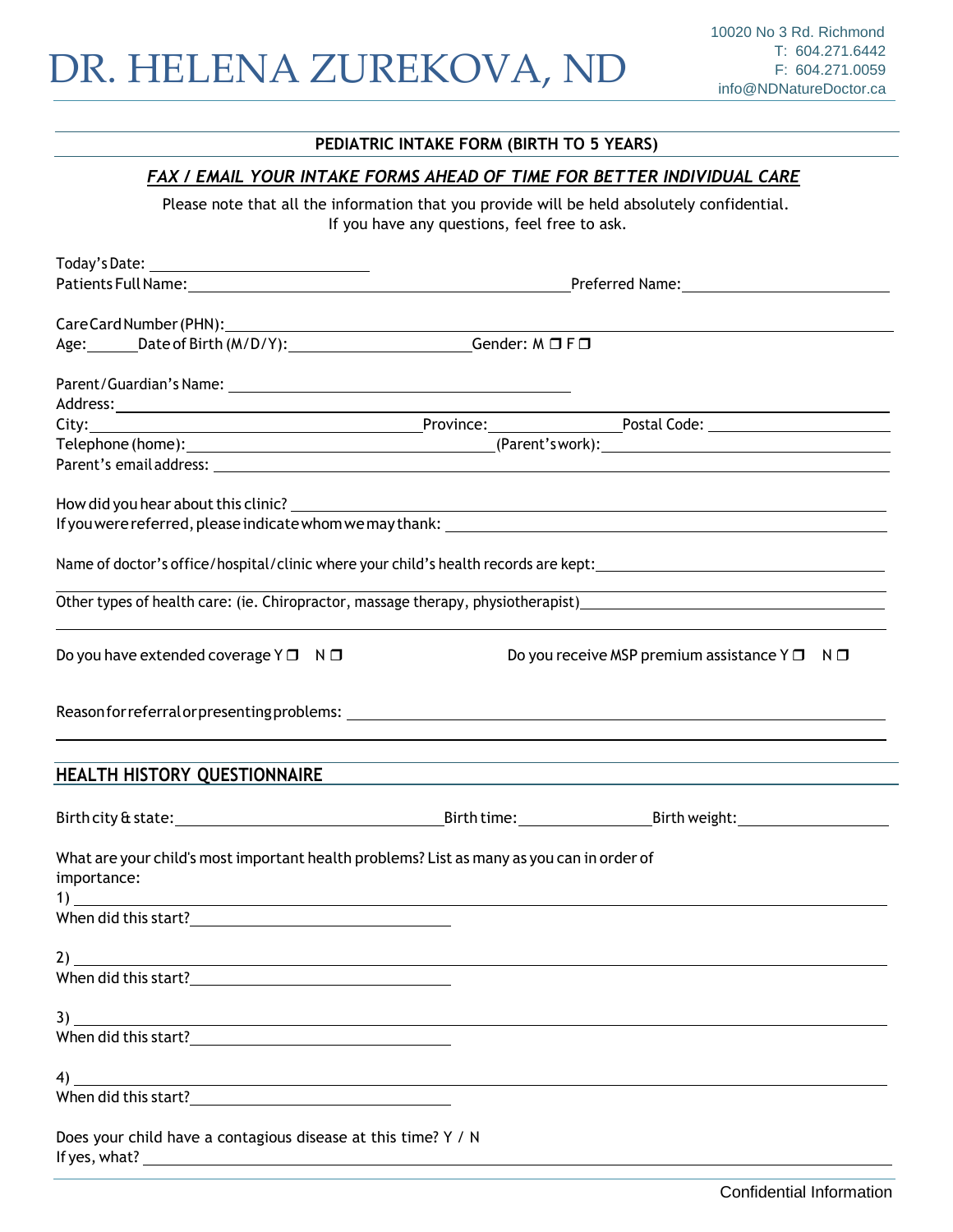## DR. HELENA ZUREKOVA, ND

|            |                                                                                      | <b>MEDICATIONS / SUPPLEMENTS</b>                        |        |                        |             |               |                                                                                                                      |                                                     |                                                                                                                                                                                                                                |  |  |
|------------|--------------------------------------------------------------------------------------|---------------------------------------------------------|--------|------------------------|-------------|---------------|----------------------------------------------------------------------------------------------------------------------|-----------------------------------------------------|--------------------------------------------------------------------------------------------------------------------------------------------------------------------------------------------------------------------------------|--|--|
| <b>NOW</b> |                                                                                      | <b>PAST</b>                                             |        | <b>NOW</b>             | <b>PAST</b> |               |                                                                                                                      |                                                     |                                                                                                                                                                                                                                |  |  |
|            |                                                                                      | Aspirin                                                 |        |                        |             | Decongestants |                                                                                                                      |                                                     |                                                                                                                                                                                                                                |  |  |
|            |                                                                                      | Tylenol                                                 |        |                        |             |               | Anti-histamine                                                                                                       |                                                     |                                                                                                                                                                                                                                |  |  |
|            |                                                                                      | Antibiotics                                             |        |                        |             |               |                                                                                                                      |                                                     |                                                                                                                                                                                                                                |  |  |
|            |                                                                                      | Ibuprofen                                               |        |                        |             |               |                                                                                                                      |                                                     |                                                                                                                                                                                                                                |  |  |
|            |                                                                                      | Allergies to medicines: _                               |        |                        |             |               | <u> 1980 - Johann Barn, amerikan besteman besteman besteman besteman besteman besteman besteman besteman bestema</u> |                                                     |                                                                                                                                                                                                                                |  |  |
|            |                                                                                      |                                                         |        |                        |             |               |                                                                                                                      |                                                     |                                                                                                                                                                                                                                |  |  |
|            |                                                                                      | <b>MEDICAL HISTORY</b>                                  |        |                        |             |               |                                                                                                                      |                                                     |                                                                                                                                                                                                                                |  |  |
| σ          |                                                                                      | Chicken pox                                             |        | $\Box$ Scarlet fever   |             | $\Box$        |                                                                                                                      | Tonsillitis, approx no. of times: _________________ |                                                                                                                                                                                                                                |  |  |
| σ          |                                                                                      | Measles                                                 | $\Box$ | Pneumonia              |             | $\Box$        |                                                                                                                      | Ear infections, approx no. of times: ___________    |                                                                                                                                                                                                                                |  |  |
| □          |                                                                                      | Mumps                                                   |        | $\Box$ Frequent colds  |             | $\Box$        |                                                                                                                      |                                                     |                                                                                                                                                                                                                                |  |  |
| ◻          |                                                                                      | Rubella                                                 |        | $\Box$ Rheumatic fever |             | $\Box$        |                                                                                                                      |                                                     |                                                                                                                                                                                                                                |  |  |
|            |                                                                                      |                                                         |        |                        |             |               | Has your child ever had any of the following? How long ago? What were the results?                                   |                                                     |                                                                                                                                                                                                                                |  |  |
|            |                                                                                      |                                                         |        |                        |             |               |                                                                                                                      |                                                     |                                                                                                                                                                                                                                |  |  |
|            |                                                                                      | Hearing test:                                           |        |                        |             |               |                                                                                                                      |                                                     |                                                                                                                                                                                                                                |  |  |
|            |                                                                                      |                                                         |        |                        |             |               |                                                                                                                      |                                                     | <u> 1989 - Andrea Station Barbara, actor a component de la componentación de la componentación de la componentaci</u>                                                                                                          |  |  |
|            |                                                                                      |                                                         |        |                        |             |               |                                                                                                                      |                                                     | Injuries/surgeries/hospitalizations (please list): Notified that the control of the control of the control of the control of the control of the control of the control of the control of the control of the control of the con |  |  |
|            |                                                                                      |                                                         |        |                        |             |               |                                                                                                                      |                                                     |                                                                                                                                                                                                                                |  |  |
|            |                                                                                      | <b>IMMUNIZATIONS</b>                                    |        |                        |             |               |                                                                                                                      |                                                     |                                                                                                                                                                                                                                |  |  |
| $\Box$     |                                                                                      | <b>MMR</b>                                              | $\Box$ | DPT                    |             |               | $\Box$ Chicken pox                                                                                                   |                                                     | $\Box$ Others: $\Box$                                                                                                                                                                                                          |  |  |
| ◻          |                                                                                      | Measles                                                 | $\Box$ | Diphtheria             |             | $\Box$        | Small pox                                                                                                            |                                                     | Adverse reactions: $Y \Box \neg N \Box$                                                                                                                                                                                        |  |  |
| □          |                                                                                      | Mumps                                                   | $\Box$ | Tetanus                |             |               | $\Box H.$ influenza                                                                                                  |                                                     | If so, what? $\qquad \qquad$                                                                                                                                                                                                   |  |  |
| ◻          |                                                                                      | Rubella                                                 | $\Box$ | Polio                  |             |               | $\square$ The flu                                                                                                    |                                                     |                                                                                                                                                                                                                                |  |  |
|            |                                                                                      | <b>FAMILY HISTORY</b>                                   |        |                        |             |               |                                                                                                                      |                                                     |                                                                                                                                                                                                                                |  |  |
| ◻          |                                                                                      | Heart disease                                           | $\Box$ | <b>Diabetes</b>        |             | □             | Birth defects                                                                                                        | 0                                                   | Hypertension                                                                                                                                                                                                                   |  |  |
| ◻          |                                                                                      | Arthritis                                               | $\Box$ | Tuberculosis           |             | □             | Cancer                                                                                                               | $\Box$                                              | Allergies                                                                                                                                                                                                                      |  |  |
| □          |                                                                                      | Asthma                                                  | $\Box$ | Mental illness         |             | $\Box$        | Osteoporosis                                                                                                         | $\Box$                                              | Other significant: 1997                                                                                                                                                                                                        |  |  |
|            |                                                                                      | PRENATAL HISTORY                                        |        |                        |             |               |                                                                                                                      |                                                     |                                                                                                                                                                                                                                |  |  |
|            |                                                                                      |                                                         |        |                        |             |               |                                                                                                                      |                                                     | Previous pregnancies by natural mother, miscarriages, or complications? ____________________________                                                                                                                           |  |  |
|            |                                                                                      | Mother's age at child's birth:                          |        |                        |             |               |                                                                                                                      |                                                     |                                                                                                                                                                                                                                |  |  |
|            |                                                                                      | Did mother receive prenatal care? $Y \square N \square$ |        |                        |             |               | Prenatal Vitamins? Y □ N□                                                                                            |                                                     |                                                                                                                                                                                                                                |  |  |
|            |                                                                                      | Mother's health during pregnancy:                       |        |                        |             |               |                                                                                                                      |                                                     |                                                                                                                                                                                                                                |  |  |
|            |                                                                                      | $\Box$ Bleeding                                         |        | $\Box$ Nausea          |             |               | $\Box$ Physical or emotional trauma                                                                                  |                                                     |                                                                                                                                                                                                                                |  |  |
| □          | <b>Illnesses</b><br>$\Box$ Hypertension $\Box$ Cigarettes, alcohol, drug consumption |                                                         |        |                        |             |               |                                                                                                                      |                                                     |                                                                                                                                                                                                                                |  |  |
| ◻          |                                                                                      | Medications                                             |        | $\square$ Diabetes     |             |               | $\Box$ Thyroid problems                                                                                              |                                                     |                                                                                                                                                                                                                                |  |  |
|            |                                                                                      | <b>BIRTH HISTORY</b>                                    |        |                        |             |               |                                                                                                                      |                                                     |                                                                                                                                                                                                                                |  |  |
|            |                                                                                      | $Term: \Box$ Full                                       |        | $\Box$ Premature       |             |               | Late<br>$\Box$                                                                                                       |                                                     | Length of labor?<br><u>Length of labor</u> ?                                                                                                                                                                                   |  |  |
|            |                                                                                      |                                                         |        |                        |             |               |                                                                                                                      |                                                     |                                                                                                                                                                                                                                |  |  |
|            |                                                                                      | Complications:                                          |        |                        |             |               |                                                                                                                      |                                                     |                                                                                                                                                                                                                                |  |  |
|            |                                                                                      | Birth city & province:                                  |        |                        |             |               |                                                                                                                      |                                                     |                                                                                                                                                                                                                                |  |  |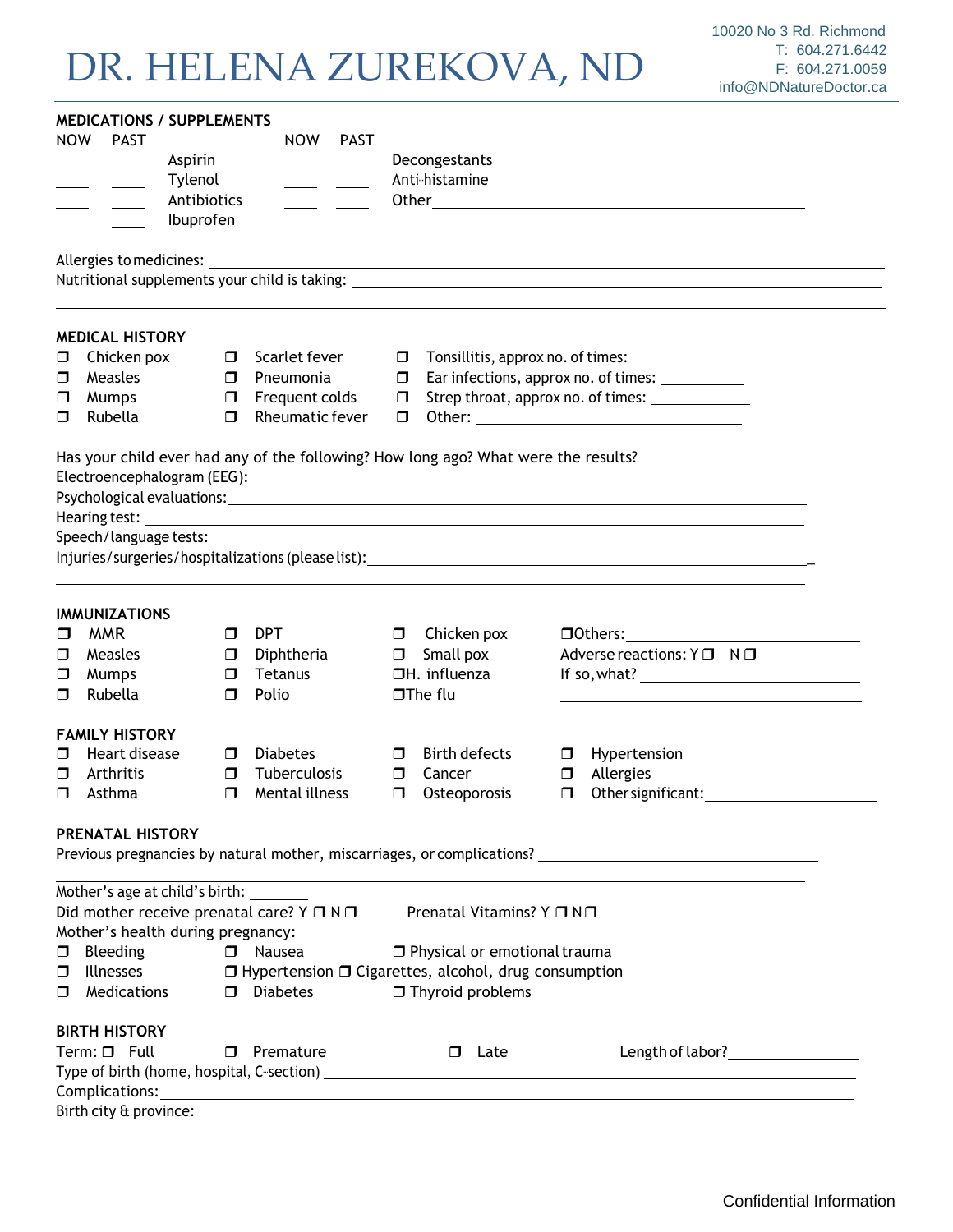# DR. HELENA ZUREKOVA, ND

| $\Box$<br>$\Box$<br>□                                                                                                                                                              | Rashes<br><b>Seizures</b><br><b>Birth defects</b>                 |        | Did your child have any of the following problems shortly after birth?<br>$\Box$ Birth injuries<br>$\Box$ Cerebral palsy | $\Box$<br>$\Box$ | Blue baby<br>Colic | □<br>$\Box$ | Jaundice<br>Fever      |  |
|------------------------------------------------------------------------------------------------------------------------------------------------------------------------------------|-------------------------------------------------------------------|--------|--------------------------------------------------------------------------------------------------------------------------|------------------|--------------------|-------------|------------------------|--|
|                                                                                                                                                                                    |                                                                   |        |                                                                                                                          |                  |                    |             |                        |  |
|                                                                                                                                                                                    | Formula: $Y \Box N \Box$<br>Breast fed: Y□ N□ How long: _________ |        |                                                                                                                          |                  |                    |             |                        |  |
|                                                                                                                                                                                    |                                                                   |        | Age began solids: _________________Which foods: ________________________________                                         |                  |                    |             |                        |  |
|                                                                                                                                                                                    |                                                                   |        | Age began: Sitting Crawling Malking Malking Talking                                                                      |                  |                    |             |                        |  |
| <b>ALLERGIES</b><br>Is your child hypersensitive or allergic to:<br>Any environmentals? Any of the contract of the contract of the contract of the contract of the contract of the |                                                                   |        |                                                                                                                          |                  |                    |             |                        |  |
|                                                                                                                                                                                    | <b>SYMPTOMS</b>                                                   |        |                                                                                                                          |                  |                    |             |                        |  |
| ◘                                                                                                                                                                                  | <b>Hives</b>                                                      | $\Box$ | Burning urine                                                                                                            | $\Box$           | Bloody urine       |             | Eczema<br>$\Box$       |  |
| $\Box$                                                                                                                                                                             | Cries easily                                                      | $\Box$ | Bleeding gums                                                                                                            | $\Box$           | Heart murmur       |             | Nervous<br>$\Box$      |  |
| σ                                                                                                                                                                                  | Nose bleeds                                                       | $\Box$ | Vomiting spells                                                                                                          | $\Box$           | Sleep problems     |             | Asthma<br>$\Box$       |  |
| σ                                                                                                                                                                                  | Acne                                                              | $\Box$ | Anemia                                                                                                                   | $\Box$           | Night sweats       |             | $\Box$ High fevers     |  |
| ◻                                                                                                                                                                                  | Jaundice                                                          | $\Box$ | Sensitive to light                                                                                                       | $\Box$           | Chronic rash       |             | $\Box$ Stomach aches   |  |
| □                                                                                                                                                                                  | Diarrhea                                                          | $\Box$ | Hearing loss                                                                                                             | $\Box$           | Easy bruising      |             | Sore throats<br>$\Box$ |  |
| $\Box$                                                                                                                                                                             | <b>Flat feet</b>                                                  | $\Box$ | No appetite                                                                                                              | $\Box$           | Body/breathodor    |             | $\Box$ Constipation    |  |
| $\Box$                                                                                                                                                                             | Nightmares                                                        |        | $\Box$ Frequent colds                                                                                                    | $\Box$           | Bleeding tendency  |             | $\Box$ Unusual fears   |  |
| ◘                                                                                                                                                                                  | Wheezing                                                          | $\Box$ | Joint pains                                                                                                              | $\Box$           | Excessive fatigue  |             | Cough<br>$\Box$        |  |
| □                                                                                                                                                                                  | Dizzy spells                                                      | $\Box$ | Hair loss                                                                                                                | $\Box$           | Frequent urination |             | Allergies<br>$\Box$    |  |
| <b>DIET</b>                                                                                                                                                                        | Please describe your child's typical daily diet:<br>Lunch:        |        |                                                                                                                          |                  |                    |             |                        |  |
|                                                                                                                                                                                    | To drink:                                                         |        |                                                                                                                          |                  |                    |             |                        |  |

*Thank you & Welcome! It is an honor to work with you and your child!*